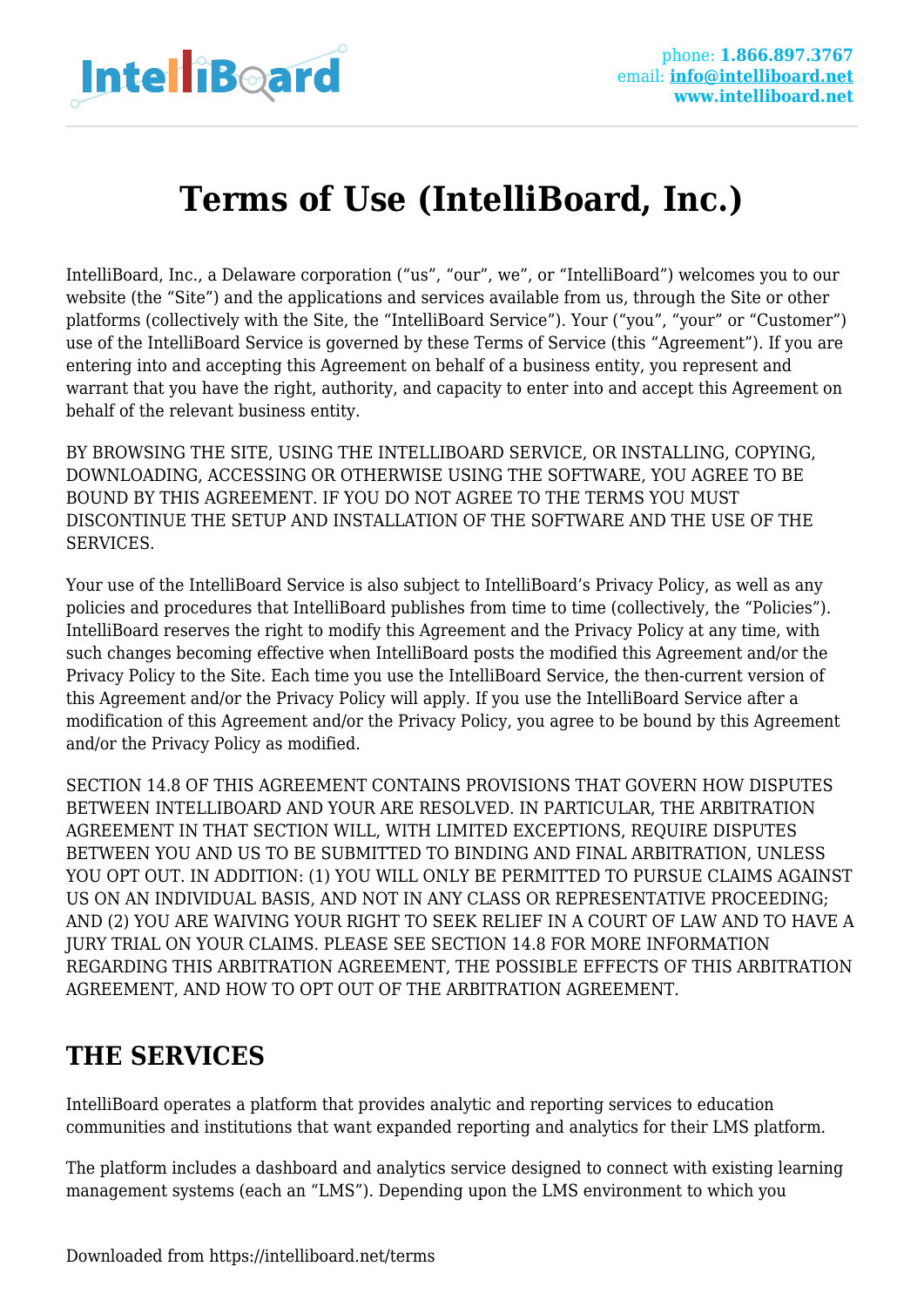

subscribe, we may or may not store data. In the event that IntelliBoard stores data based upon your LMS environment, you and all designees will be made aware of how your LMS integrates with IntelliBoard. In order for the processing of reports and analytics to visualize at an acceptable speed, IntelliBoard integrates and duplicates selected data points to IntelliBoard servers under Customer account authentication. No other Customers can access that data set, and each data set is located in a specific location assigned to that specific Customer, segregating server data. No direct access to data exists, other than through the IntelliBoard application itself. The link to current IntelliBoard integrations can be found at https://intelliboard.net/downloads. In select LMS IntelliBoard integrations, IntelliBoard uses API access and processes data, authenticated by the LMS. Only LMS Partners have access to the API. IntelliBoard has partnerships with all LMS providers where API access is used. In some cases, our integration processes LMS queries on connected LMS servers via web services by sending a specific query command from your web browser virtual dashboard to your connected LMS server(s). The data returned reflects learner academic and instructor activity data from your LMS server. This data populates the respective reports and analytic outputs requested which can then be viewed from your virtual dashboard in your web browser. The reports and analytics shown provide an instantaneous snapshot of your LMS based on your Account's level of access. In other cases, a snapshot of your data is stored on IntelliBoard servers hosted by Amazon Web Services. At no time can your connected LMS data be altered on your LMS servers(s) while logged in on our virtual dashboard, because the dashboard is fundamentally a data viewing or readonly service which only gives you external data viewing rights. To view any live LMS changes at any point in time made to any LMS connected with the IntelliBoard Service, you must refresh (resubmit) the browser page to see any updated changes on your virtual dashboard.

Access to the IntelliBoard Service may require you to download and install certain software applications (the "Customer Software") which is covered under a License (below). The License may also be presented to anyone downloading the Customer Software and for the avoidance of doubt, in the event of any conflict between the License contained in this Agreement and any license accepted to download the Customer Software, the License in this Agreement shall prevail. Except for Customer Software, the service and the software underlying or used to deliver the Service will be hosted on servers under control or direction of IntelliBoard or its third-party providers.

# **SUBSCRIPTION TO THE INTELLIBOARD SERVICE**

- IntelliBoard grants the Customer a non-exclusive, non-transferable license for the Subscription Term, to access, use, and permit Authorized Users to access and use the IntelliBoard Service and to view and download copies of the Documentation, in accordance with and subject to the terms and conditions of this Agreement, for the Customer's internal business purposes.
- IntelliBoard will use commercially reasonable efforts to make the IntelliBoard Service available with an uptime rate of 98%, except for:
- (a) planned maintenance for which 24 hours' notice will be given; and
- (b) unscheduled maintenance during normal business hours (ET time) or otherwise, for which IntelliBoard will use reasonable efforts to give the Customer advance notice.
- IntelliBoard will, as part of the IntelliBoard Service, use reasonable efforts to provide a level of support (via telephone and e-mail) that is appropriate to the nature of any issues requiring support during normal business hours (ET time), and such support shall be provided entirely at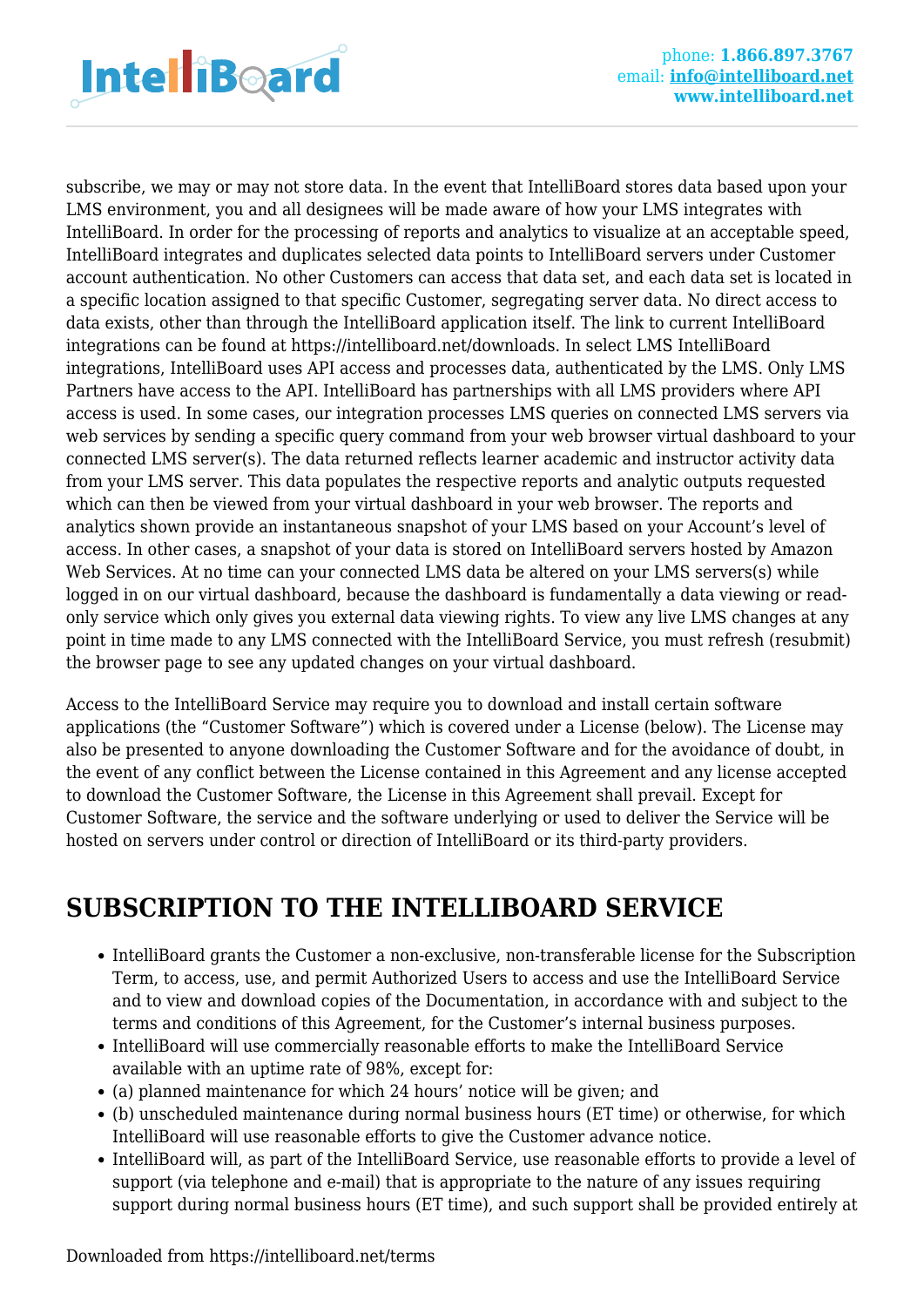

IntelliBoard's option and discretion and at no additional charge to the Customer. The Customer shall provide all support reasonable required by IntelliBoard to perform its obligations under this Section 2.3, including providing reasonably detailed descriptions of issues and updates on the performance of the IntelliBoard Service.

The Customer shall indemnify and defend IntelliBoard, and its agents and contractors from and against any and all losses, damages, claims, liabilities or expenses (including reasonable lawyer's fees) arising out of a claim brought by an Authorized User or any other third party relating to the Customer's use of the IntelliBoard Service (except to the extent caused by IntelliBoard's gross negligence), including the failure of, or non-availability affecting, the IntelliBoard Service.

# **CUSTOMER'S OBLIGATIONS**

The Customer:

- (a) The Customer shall ensure that the maximum number of Authorized Users that the Customer authorizes to access and use the IntelliBoard Service does not exceed the Maximum Authorized Users;
- (b) must comply with all applicable laws and regulations with respect to its use of the IntelliBoard Service and its activities under the Agreement;
- (c) must use the IntelliBoard Service in accordance with the terms of the Agreement and shall be responsible for any acts and omissions in connection with the use of the IntelliBoard Service by its Authorized Users;
- (d) must ensure that the Customer ends an Authorized User's right to access and use the IntelliBoard Service, if the Authorized User ceases its employment or other relationship with the Customer;
- (e) must not grant more Authorized Users access to the IntelliBoard Service than the maximum number of Authorized Users specified in the Subscription Form (if applicable);
- (f) must notify IntelliBoard in writing if there are any changes to any of the Customer's contact details as set out in the Subscription Form (as applicable);
- (g) must ensure that its network and systems, including its internet browser, complies with any relevant specifications provided by IntelliBoard in writing (including e-mail) from time to time;
- (h) is solely responsible for procuring and maintaining its network connections and telecommunications links from its systems in order to access and use the IntelliBoard Service;
- (i) must treat any username and password used to access the IntelliBoard Service or the Customer Account as Confidential Information, and must not disclose such information to any third party (other than to Authorized Users);
- (j) shall procure that each Authorized User keeps secure and confidential any username and password provided to, or created by, that Authorized User for their use of the IntelliBoard Service, and that they will not disclose such username and password to any third party, including any other Authorized Users or persons within the Customer's organization, company or business;
- (k) is responsible for maintaining the confidentiality of its login details for its Customer Account and for any activities that occur under its Customer Account, including the activities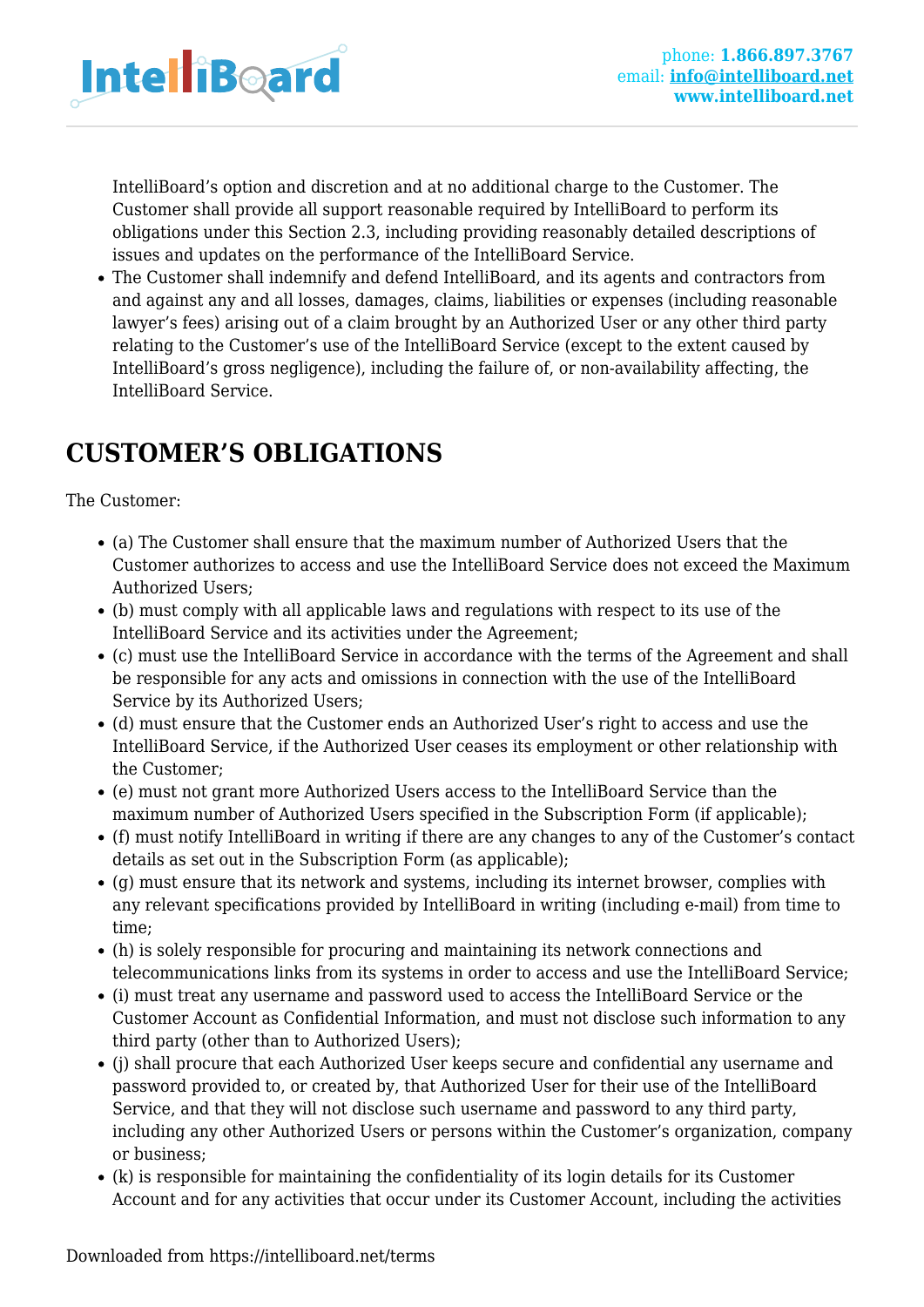

of Authorized Users; and

- (l) must not do, or allow any Authorized Users to do, any of the
	- $\circ$  (i) access, store, distribute, or transmit any Virus through the IntelliBoard Service;
	- (ii) use the IntelliBoard Service to access, store, distribute, or transmit any material that is unlawful, harmful, threatening, defamatory, inflammatory, violent, obscene, infringing, harassing, or racially or ethnically offensive;
	- (iii) use the IntelliBoard Service in a manner that is illegal or causes damage or injury to any person or property;
	- $\circ$  (iv) use any automated system, including without limitation "robots", "spiders", or "offline readers", to access the IntelliBoard Service in a manner that sends more request messages to the IntelliBoard Service than a human can reasonably produce in the same period of time by using a conventional online web browser;
	- $\circ$  (v) attempt to interfere with or compromise the integrity or security of the IntelliBoard Service;

and IntelliBoard reserves the right, without liability or prejudice to its other rights under the Agreement, to disable the Customer Account or access to all or any part of the IntelliBoard Service by any Authorised User, for any breach of any provision of this Section 3.1(l). IntelliBoard may monitor the Customer's and Authorized Users' use of the IntelliBoard Service to ensure the quality of, and improve, the IntelliBoard Service, and verify the Customer's compliance with the Agreement. The IntelliBoard Service may contain links to, or call the servers of, third party websites, data or services that are not under IntelliBoard's control, solely at the direction of and/or as a convenience to the Customer ("Third Party Sites"). As such, IntelliBoard is not responsible for, and makes no express or implied warranties with regard to, the information, content or other material, products, or services that are contained on or are accessible through, or the policies regarding use and privacy in respect of, Third Party Sites. Access to and use of Third-Party Sites, including information, content, material, products, and services on such websites or available through such websites, is solely at the Customer's risk.

IntelliBoard may monitor the Customer's and Authorized Users' use of the IntelliBoard Service to ensure the quality of, and improve, the IntelliBoard Service, and verify the Customer's compliance with the Agreement.

The IntelliBoard Service may contain links to, or call the servers of, third party websites, data or services that are not under IntelliBoard's control, solely at the direction of and/or as a convenience to the Customer ("Third Party Sites"). As such, IntelliBoard is not responsible for, and makes no express or implied warranties with regard to, the information, content or other material, products, or services that are contained on or are accessible through, or the policies regarding use and privacy in respect of, Third Party Sites. Access to and use of Third-Party Sites, including information, content, material, products, and services on such websites or available through such websites, is solely at the Customer's risk.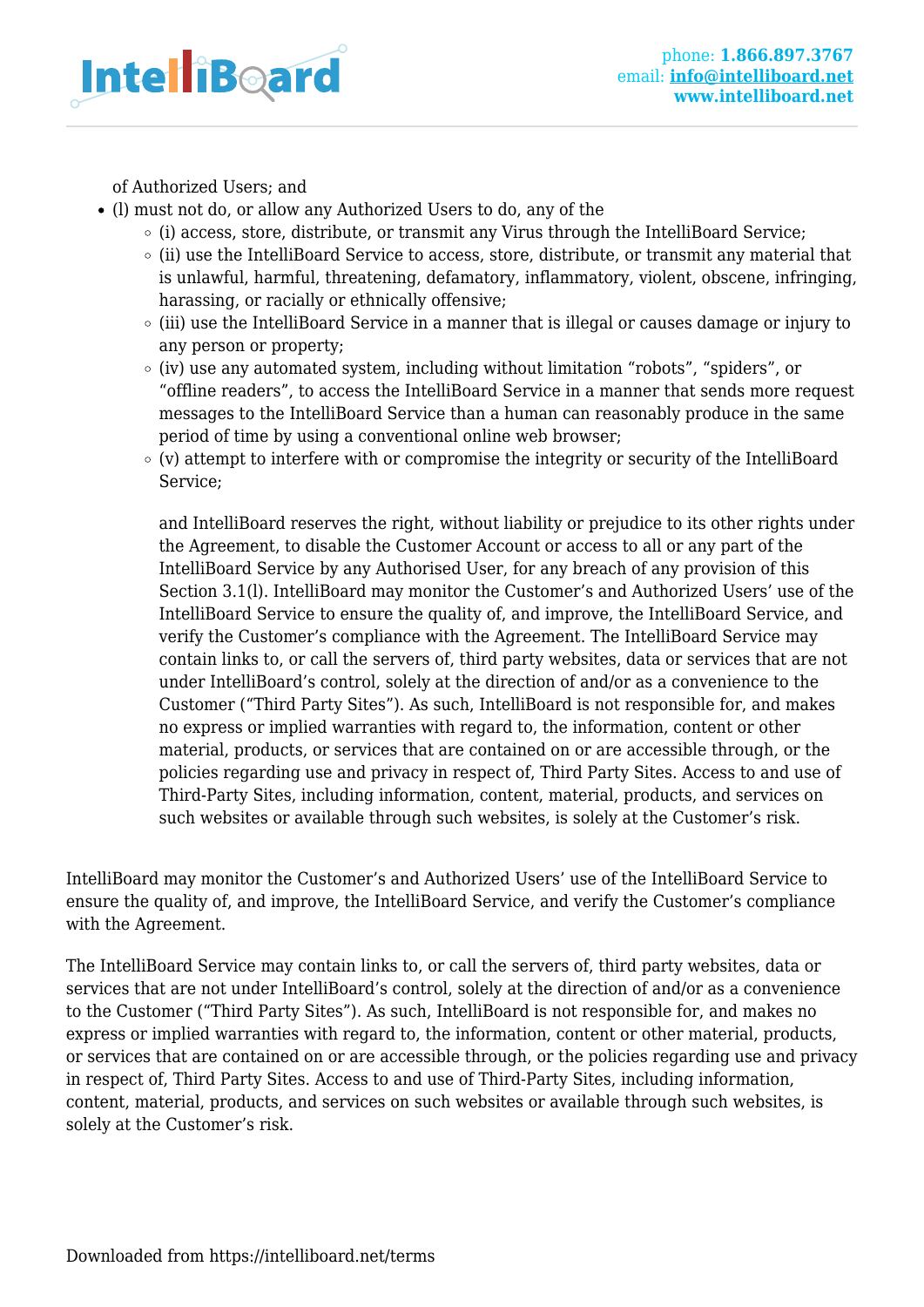

# **PROPRIETARY RIGHTS**

IntelliBoard is the owner or licensee of all intellectual property rights in the IntelliBoard Service. These works are protected by copyright and other laws and treaties around the world. All such rights are reserved. Except as expressly set out in this Agreement, IntelliBoard does not grant to the Customer any rights to or licenses in respect of the IntelliBoard Service.

The Customer will not, and shall procure that Authorized Users will not, when using the IntelliBoard Service:

- (a) to copy, modify, duplicate, create derivative works from, frame, mirror, republish, download, display, transmit, or distribute all or any portion of the IntelliBoard Service or IntelliBoard Content in any form or media or by any means, other than as permitted by the functionality of the IntelliBoard Service;
- (b) attempt to reverse compile, disassemble, reverse engineer, or otherwise reduce to humanperceivable form all or any part of the IntelliBoard Service;
- (c) access all or any part of the IntelliBoard Service in order to build a product or service which competes with the IntelliBoard Service, or use or attempt to use the IntelliBoard Service to directly compete with IntelliBoard; or
- (d) erase or remove any proprietary or intellectual property notice contained in the IntelliBoard Service or on the IntelliBoard Content.

The Customer grants IntelliBoard a worldwide, royalty-free, non-exclusive, irrevocable (except in connection with the termination of this Agreement), sublicensable license to access, download and use the Customer Data for the purpose of:

- (a) performing the IntelliBoard Service for the Customer;
- (b) developing, testing, improving and altering the functionality of the IntelliBoard Service; and
- (c) producing anonymized or anonymized and aggregated statistical reports and research.

IntelliBoard may use the Customer's name, logo, and related trade marks in any of IntelliBoard's publicity or marketing materials (whether in printed or electronic form) for the purpose of highlighting that the Customer uses the IntelliBoard Service and alongside any testimonials that the Customer has agreed to give. The Customer grants IntelliBoard such rights as are necessary to use it name, logo, related trademarks and testimonials for the purpose of this Section 4.4.

The Customer acknowledges that IntelliBoard may use and allow others to use any feedback the Customer provides to IntelliBoard in relation to its use of the IntelliBoard Service, whether in the IntelliBoard Service or otherwise, without any restriction and without payment of any kind to the Customer.

# **DATA PROTECTION**

To the extent that IntelliBoard processes any Customer Data as a processor or subprocessor as a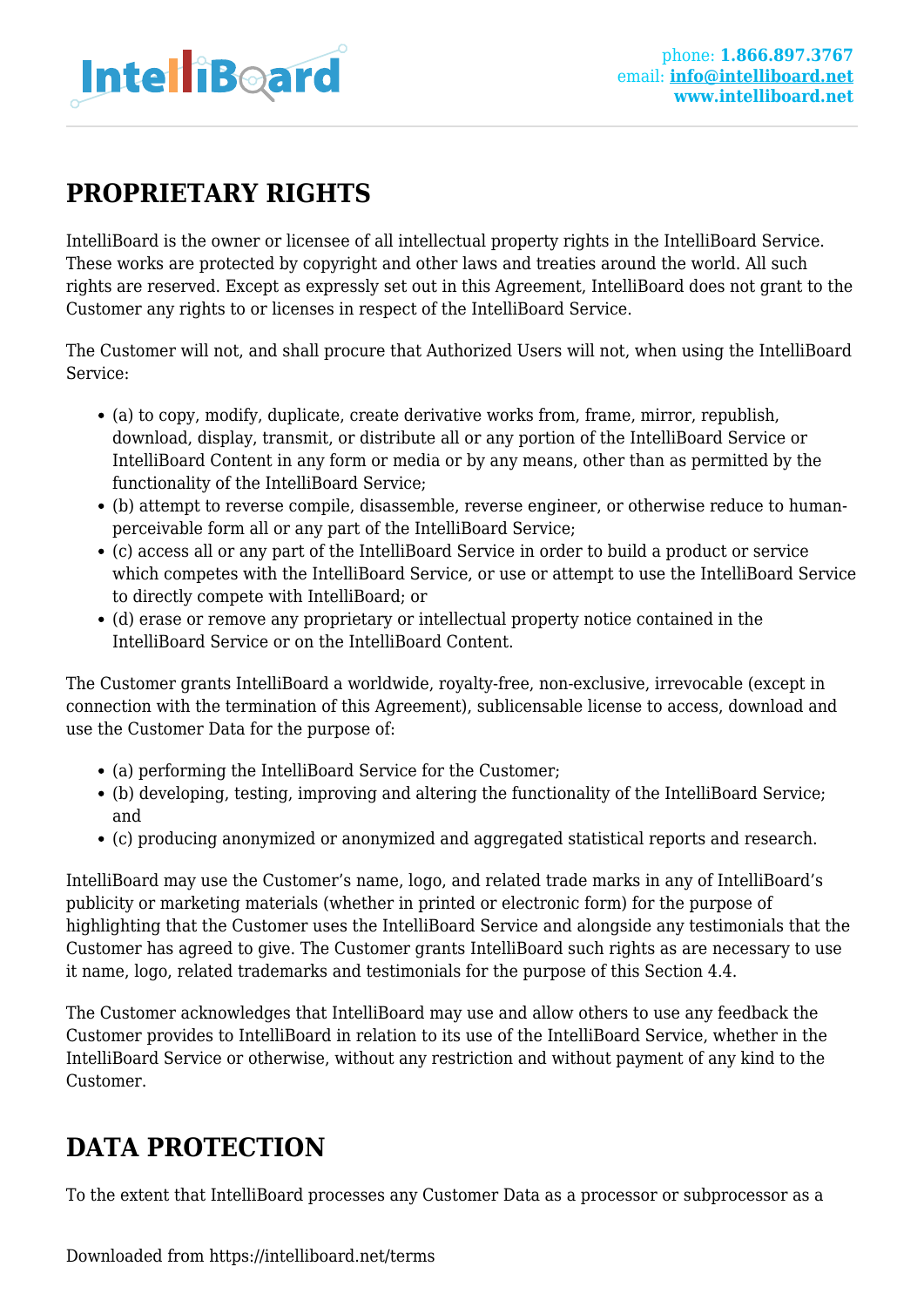

result of hosting the Customer Data or otherwise as a result of the Customer's use of the IntelliBoard Service, it shall do so in accordance with its Privacy Policy.

In the event Customer or any Customer Data is sourced from the European Union ("EU") or the IntelliBoard Service otherwise involves special privacy or data protection provisions (whether applicable in the EU or otherwise), the parties may agree to a Data Processing Addendum with additional provisions relating to privacy and data protection, which shall be attached to this Agreement or Subscription Form and become a part of this Agreement.

# **CONFIDENTIAL INFORMATION**

Each party may be given access to Confidential Information from the other party in order to perform its obligations under the Agreement. A party's Confidential Information shall not be deemed to include information that:

- (a) is or becomes publicly known other than through any act or omission of the receiving party;
- (b) was in the other party's lawful possession before the disclosure;
- (c) is lawfully disclosed to the receiving party by a third party without restriction on disclosure;
- (d) is independently developed by the receiving party, which independent development can be shown by written evidence; or
- (e) is required to be disclosed by law, by any court of competent jurisdiction, or by any regulatory or administrative body.

Each party shall hold the other party's Confidential Information in confidence and, unless required by law, shall not make the other party's Confidential Information available for use for any purpose other than as needed to perform the terms of the Agreement.

Each party shall take all reasonable steps to ensure that the other party's Confidential Information to which it has access is not disclosed or distributed by its employees or agents in violation of the terms of the Agreement.

Each party shall take a backup of its own Confidential Information and shall not be responsible to the other party for any loss, destruction, alteration, or disclosure of Confidential Information.

All content available through the Services is the property of IntelliBoard, our content suppliers, or our licensors, and is protected by copyright laws in the United States and in other countries. Access to the Service does not imply any transfer of an of our intellectual property rights to you. You agree not to use our trademarks, service marks, trade or business names, logos, domain names, or any other copyrighted material or proprietary rights we own without our express prior written consent.

# **FEES AND PAYMENT**

The Customer will pay the Service Fees on the Subscription Commencement Date and thereafter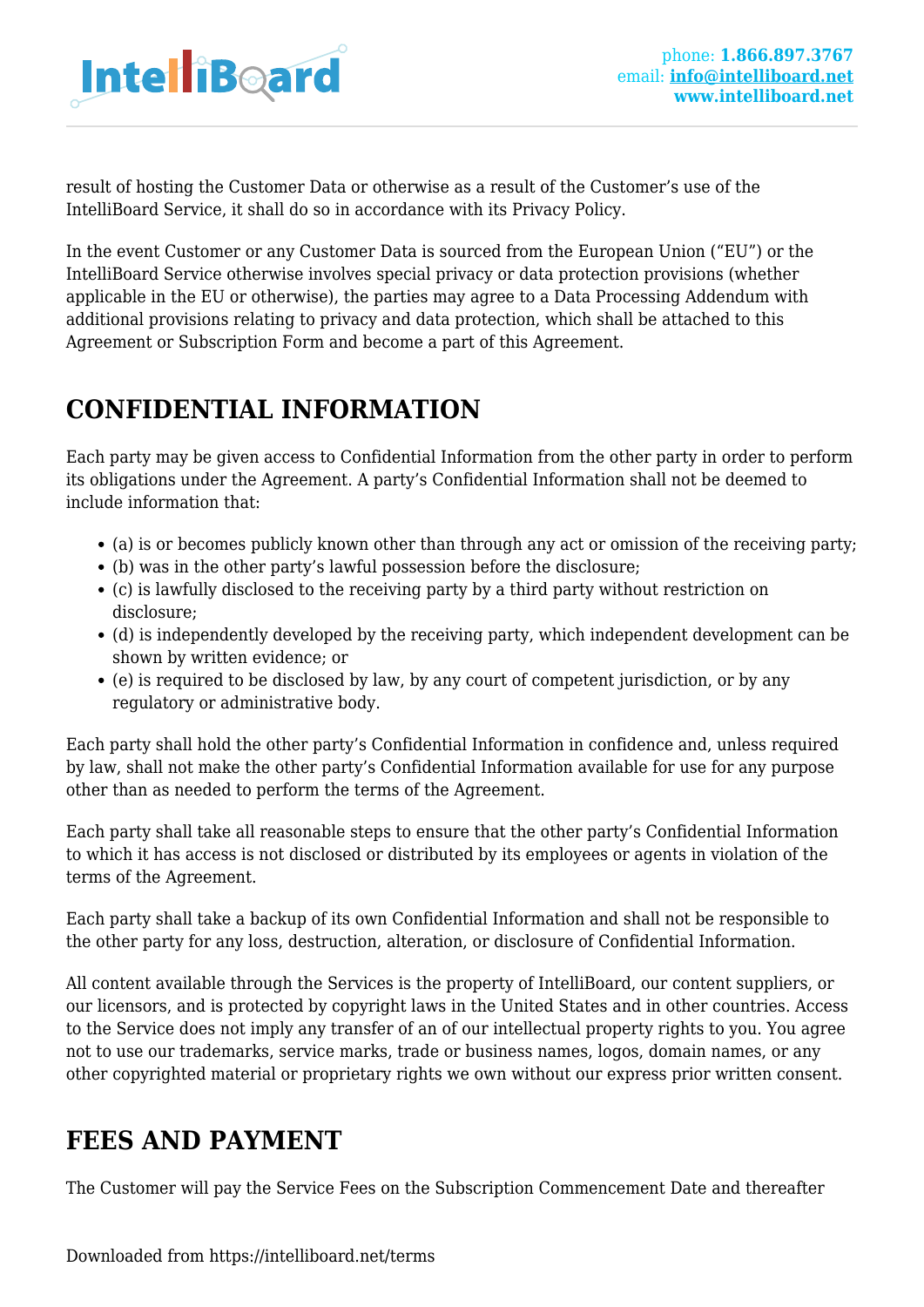

prior to the commencement of any Extended Term(s) in accordance with the payment method as agreed between the parties.

If IntelliBoard has not received payment in full within 30 days of the due date, and without prejudice to any other rights and remedies available to IntelliBoard:

- (a) IntelliBoard may, without liability to the Customer, suspend or temporarily disable all or part of the Customer's access to the IntelliBoard Service and IntelliBoard shall be under no obligation to provide any access to the IntelliBoard Service or any Consultancy Services while the relevant sum remains unpaid;
- (b) interest shall accrue on such due amounts at an annual rate equal to 1 per month, commencing on the due date for payment and continuing until the Fees have been paid in full, whether before or after judgment; and
- (c) the Customer shall reimburse IntelliBoard for all reasonable costs and expenses (including reasonable attorneys' fees) incurred by IntelliBoard in collecting any overdue amounts.

All amounts and Fees stated or referred to in the Agreement:

- (a) are payable in United States Dollars; and
- (b) are exclusive of exclusive of all taxes, levies, duties or similar governmental assessments of any nature (collectively, "Taxes"). Customer is responsible for paying all Taxes associated with Customer purchases hereunder except for those based on IntelliBoard's net income, property, or employee withholdings. Taxes shall not be deducted from the payments to IntelliBoard, except as required by law, in which case the amount payable shall be increased as necessary, so that after making all required deductions and withholdings, IntelliBoard receives and retains (free from any Tax liability) an amount equal to the amount it would have received had no such deductions or withholdings been made.

IntelliBoard may, not less than ninety days prior to the expiry of the first Extended Term and any Extended Term thereafter, give notice to the Customer that it intends to increase any of the Fees and the amount of the proposed increase (the "Increase Notice"). If the Customer is dissatisfied with the increase, the Customer may give notice to IntelliBoard, in which case the parties shall review and discuss in good faith and agree an increase to the Fees, and any increase agreed between the parties shall take effect from the commencement of the Extended Term following the service of the Increase Notice. If the parties are unable to agree an increase in the Fees, the Agreement shall automatically terminate at the end of the then- current Extended Term.

# **SUSPENSION AND TERMINATION**

Without prejudice to any other rights or remedies available to IntelliBoard, IntelliBoard may terminate this Agreement on giving not less than 30 days written notice to the Customer.

Without prejudice to any other rights or remedies available to IntelliBoard, if the Customer fails to pay any sum due to IntelliBoard and such sum remains outstanding for a further 30 days following notice requiring such sum to be paid, IntelliBoard may immediately terminate the Agreement on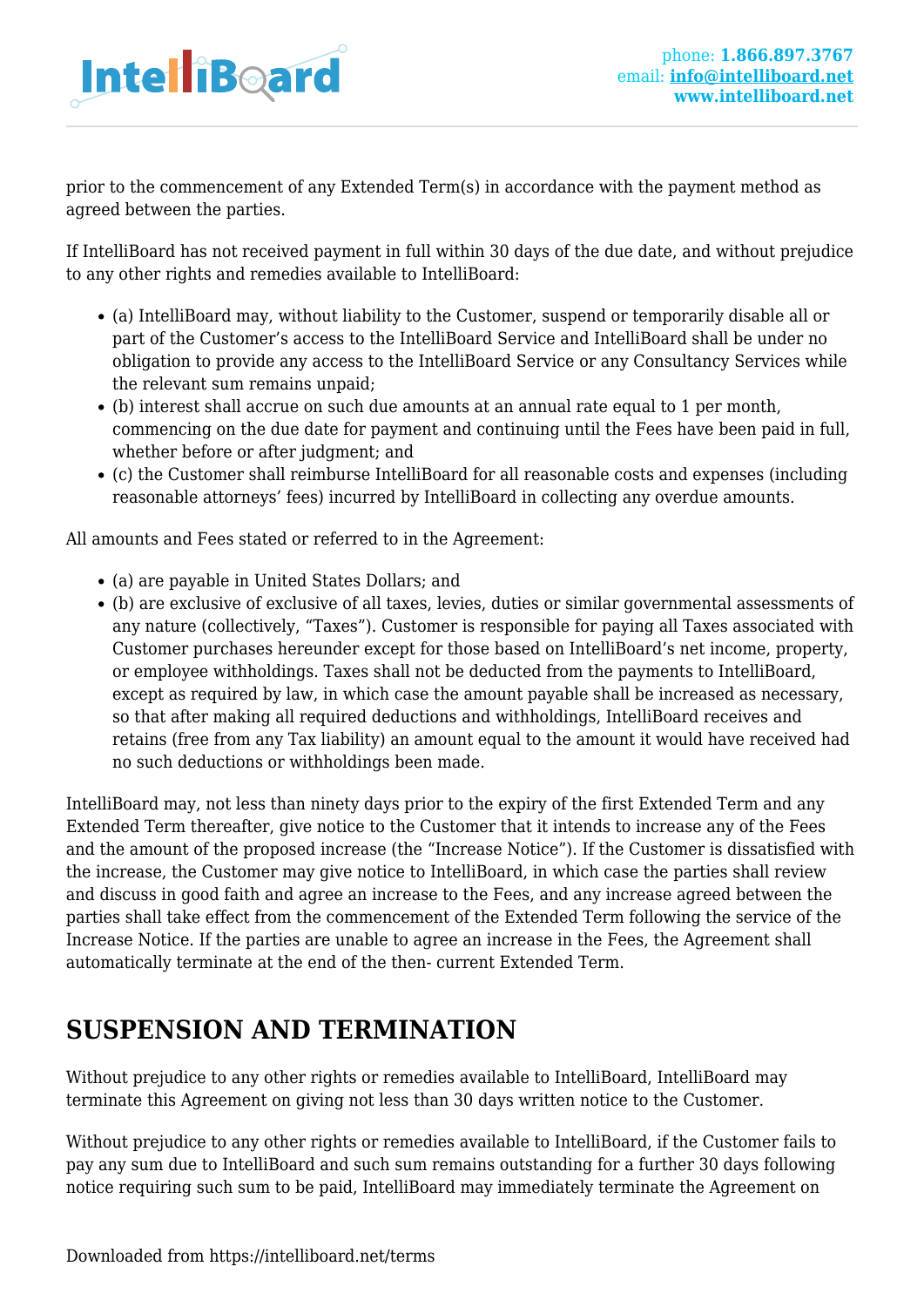

giving notice to the Customer, without liability for IntelliBoard to the Customer.

Without prejudice to any other rights and remedies available to IntelliBoard, IntelliBoard may terminate the Agreement by notice with immediate effect, or such notice as IntelliBoard may in its sole discretion elect to give, if the Customer:

- (a) infringes IntelliBoard's intellectual property rights in the IntelliBoard Service;
- (b) is in material breach of any of the terms of this Agreement; or
- (c) is in breach of any applicable law.

Without prejudice to any other rights and remedies available to it, either party may terminate the Agreement at any time with immediate effect on giving notice in writing to the other party, if that other party:

- (a) is in material or persistent breach of any of the terms of the Agreement and either that breach is incapable of remedy, or, if capable of remedy, the other party fails to remedy the breach within 30 days after receiving written notice requiring it to remedy the breach; or
- (b) upon the institution by or against the other party of insolvency, receivership or bankruptcy proceedings (provided such proceedings are not dismissed within thirty (30) days of such institution), (ii) upon the other party's making an assignment for the benefit of creditors, or (iii) upon the other party's dissolution or ceasing to do business.

On termination of the Agreement for any reason:

- (a) any current Subscription shall terminate;
- (b) all rights and licenses granted under the Agreement shall immediately terminate and the Customer's right to access and use, and grant Authorized Users the right to access and use the IntelliBoard Service will end; and
- (c) each party shall return to the other party or (at the other party's request) destroy, and make no further use of, any Confidential Information (and all copies thereof) belonging to the other party (provided that each party may retain documents and materials containing Confidential Information to the extent required by law or any applicable governmental or regulatory authority); and

Where the Agreement is terminated by the Customer under Section 8.1, IntelliBoard shall refund any Service Fees paid for the remainder of the Term on a pro rata basis.

Termination of the Agreement for whatever reason shall not affect any rights or remedies of the parties that have accrued up to the date of termination.

Any provision of the Agreement that expressly or by implication is intended to come into force or continue in force on or after expiry or termination of this Agreement shall survive and continue in full force and effect.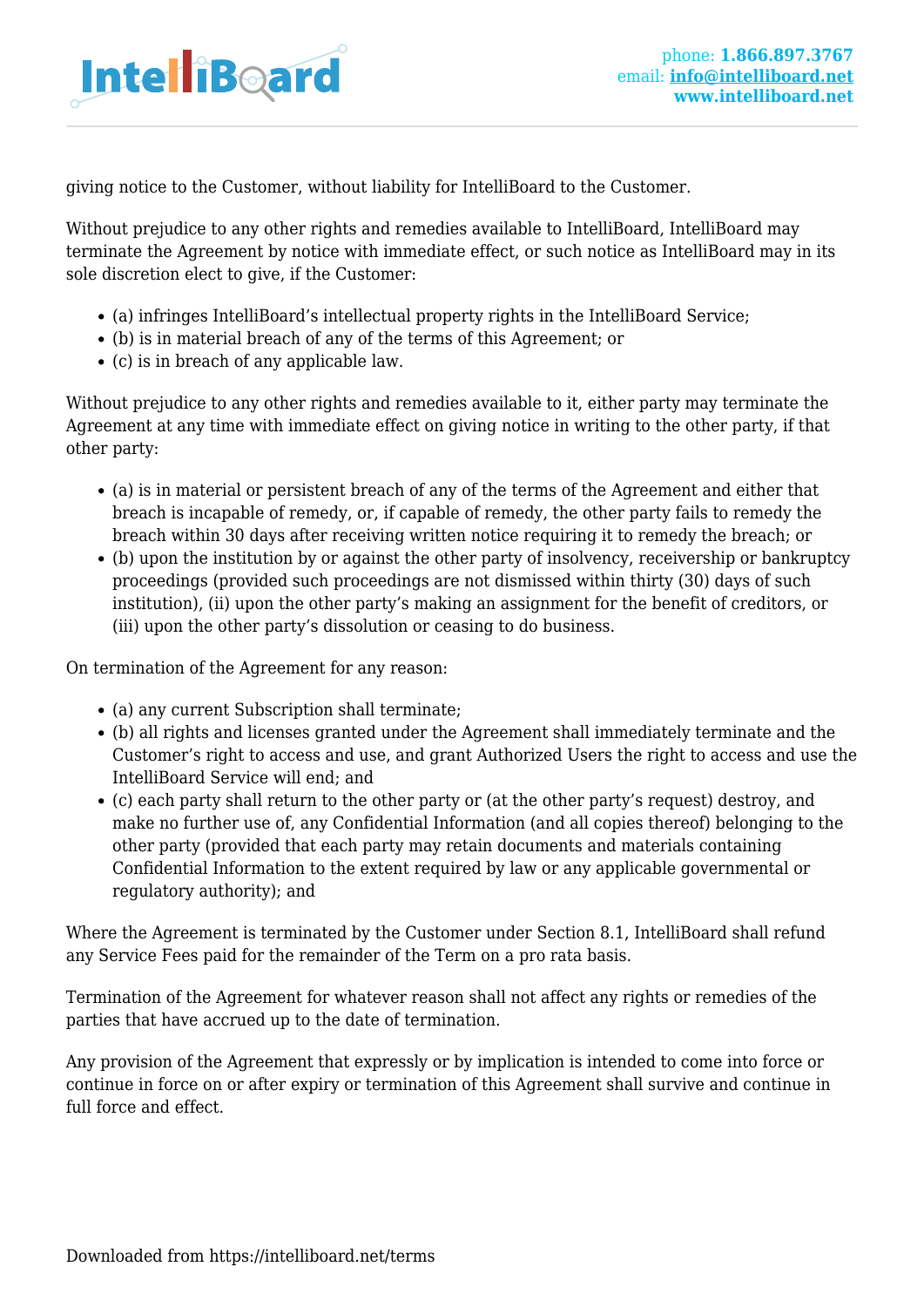

# **LIMITED WARRANTY**

IntelliBoard undertakes to make the IntelliBoard Service available as set out in Section 2, and the Customer's sole and exclusive remedy, and IntelliBoard's sole liability, with respect to any failure by IntelliBoard to provide the IntelliBoard Service in accordance with Section 2 is for IntelliBoard to use commercially reasonable efforts to repair the affected part of the IntelliBoard Service so that it is available in accordance with Section 2.

OTHER THAN AS SET OUT IN SECTION 9.1, THE INTELLIBOARD SERVICE, INCLUDING THE INTELLIBOARD CONTENT, IS PROVIDED ON AN "AS IS" BASIS AND INTELLIBOARD GIVES NO REPRESENTATIONS, WARRANTIES, CONDITIONS OR OTHER TERMS OF ANY KIND IN RESPECT OF THE INTELLIBOARD SERVICE, WHETHER EXPRESS OR IMPLIED, INCLUDING (BUT NOT LIMITED TO) WARRANTIES OF SATISFACTORY QUALITY, MERCHANTABILITY, FITNESS FOR A PARTICULAR PURPOSE, OR NON-INFRINGEMENT.

Except as expressly provided for in the Agreement:

- (a) all representations, warranties, conditions and all other terms of any kind whatsoever implied by statute or common law are, to the fullest extent permitted by law, excluded from the Agreement; and
- (b) IntelliBoard will not be responsible for any interruptions, delays, failures, or nonavailability affecting the IntelliBoard Service or the performance of the IntelliBoard Service which are caused by third party services (including Third-Party Sites), errors or bugs in third party software, hardware, or the Internet on which IntelliBoard relies to provide the IntelliBoard Service, or any changes to the IntelliBoard Service made by or on behalf of the Customer, and the Customer acknowledges that IntelliBoard does not control such third party services and that such errors and bugs are inherent in the use of such software, hardware and the Internet.

### **LIMITATION OF LIABILITY**

NOTWITHSTANDING ANYTHING TO THE CONTRARY, EXCEPT FOR BODILY INJURY OF A PERSON, INTELLIBOARD AND ITS SUPPLIERS (INCLUDING BUT NOT LIMITED TO ALL EQUIPMENT AND TECHNOLOGY SUPPLIERS), OFFICERS, DIRECTORS, SHAREHOLDERS, AGENTS, AFFILIATES, REPRESENTATIVES, CONTRACTORS AND EMPLOYEES SHALL NOT BE RESPONSIBLE OR LIABLE WITH RESPECT TO ANY SUBJECT MATTER OF THIS AGREEMENT OR TERMS AND CONDITIONS RELATED THERETO UNDER ANY CONTRACT, NEGLIGENCE, STRICT LIABILITY OR OTHER THEORY: (A) FOR ERROR OR INTERRUPTION OF USE OR FOR LOSS OR INACCURACY OR CORRUPTION OF DATA OR COST OF PROCUREMENT OF SUBSTITUTE GOODS, SERVICES OR TECHNOLOGY OR LOSS OF BUSINESS; (B) FOR ANY INDIRECT, EXEMPLARY, INCIDENTAL, SPECIAL OR CONSEQUENTIAL DAMAGES; (C) FOR ANY MATTER BEYOND INTELLIBOARD'S REASONABLE CONTROL; OR (D) FOR ANY AMOUNTS THAT, TOGETHER WITH AMOUNTS ASSOCIATED WITH ALL OTHER CLAIMS, EXCEED THE FEES PAID BY CUSTOMER TO INTELLIBOARD FOR THE SERVICES UNDER THIS AGREEMENT IN THE SIX MONTHS PRIOR TO THE ACT THAT GAVE RISE TO THE LIABILITY, IN EACH CASE, WHETHER OR NOT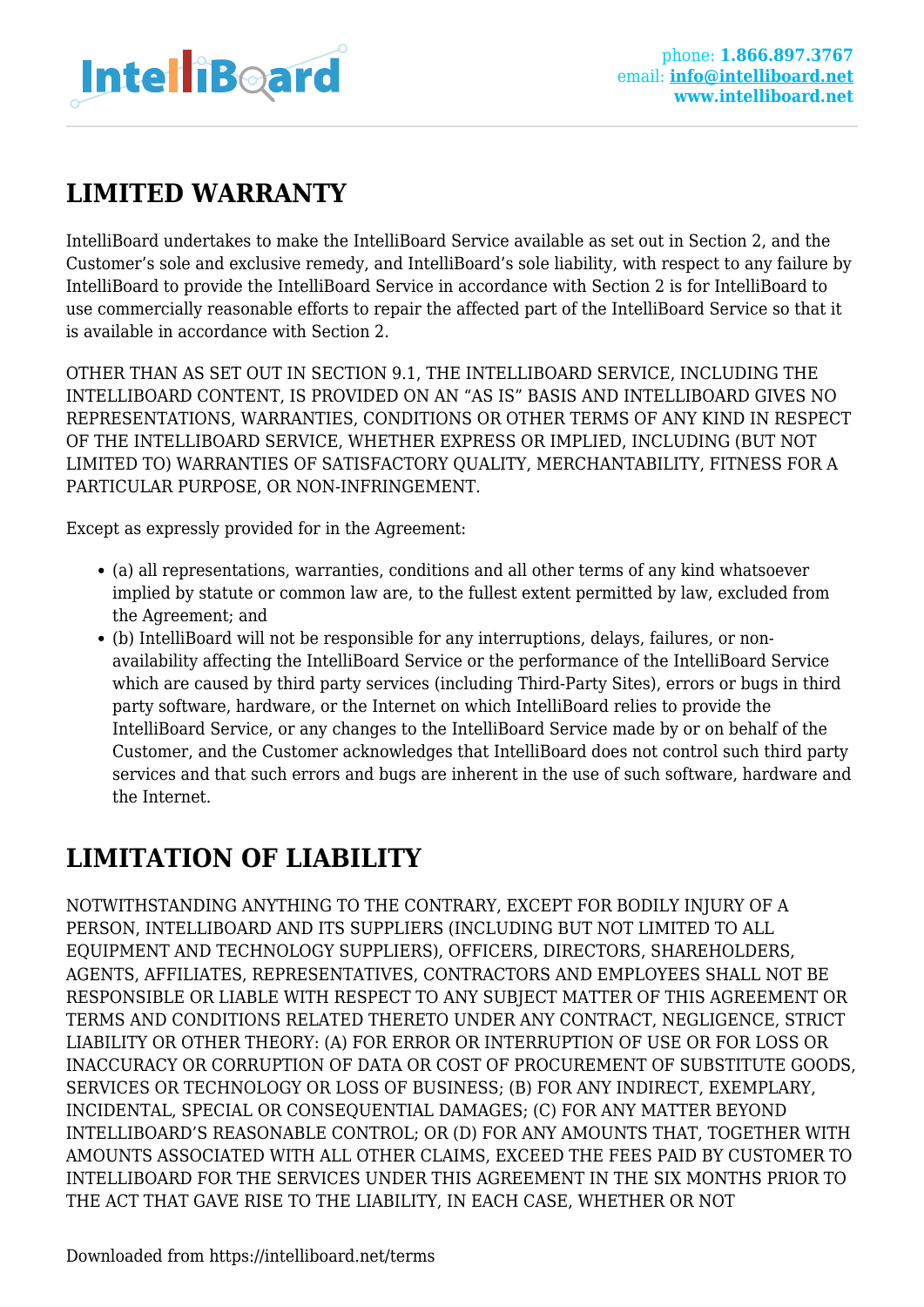

#### INTELLIBOARD HAS BEEN ADVISED OF THE POSSIBILITY OF SUCH DAMAGES.

THE FOREGOING LIMITATIONS, EXCLUSIONS AND DISCLAIMERS SHALL APPLY TO THE MAXIMUM EXTENT PERMITTED BY APPLICABLE LAW, EVEN IF ANY REMEDY FAILS ITS ESSENTIAL PURPOSE.

Some jurisdictions do not allow the exclusion or limitation of certain categories of damages or implied warranties; therefore, the above limitations may not apply to you. In such jurisdictions, our liability is limited to the greatest extent permitted by law.

### **INDEMNIFICATION**

IntelliBoard shall indemnify the Customer and its agents and contractors from and against any and all losses, damages, claims, liabilities or expenses (including reasonable lawyer's fees) ("Claim") suffered or incurred by the Customer arising out of a claim that the Customer's use of the IntelliBoard Service infringes any third party's intellectual property rights, provided that:

- (a) IntelliBoard is given prompt notice of any such claim;
- (b) the Customer provides reasonable co-operation to IntelliBoard in the defense and settlement of such claim, at IntelliBoard's expense; and
- (c) IntelliBoard may not settle any Claim without the Customer's written approval, which will not be unreasonably withheld or delayed, unless the settlement unconditionally releases the Customer of all liability.

In the defense or settlement of any claim, IntelliBoard may procure the right for the Customer to continue using the IntelliBoard Service, replace or modify any part of the IntelliBoard Service so that it becomes non-infringing or, if such remedies are not reasonably available, terminate this agreement on two Business Days' notice to the Customer without any additional liability.

Customer will defend, indemnify and hold harmless IntelliBoard against any Claim made or brought against IntelliBoard by a third party (a) relating to or arising from Customer's use of the IntelliBoard Service in violation of this Agreement, or (b) relating to or arising from IntelliBoard's permitted use of Customer Data, provided that:

- (a) IntelliBoard is given prompt notice of any such claim:
- (b) IntelliBoard provides reasonable co-operation to IntelliBoard in the defense and settlement of such claim, at IntelliBoard's expense; and
- (c) Customer may not settle any Claim without IntelliBoard's written approval, which will not be unreasonably withheld or delayed, unless the settlement unconditionally releases IntelliBoard of all liability.

# **CHANGES TO THE INTELLIBOARD SERVICE**

The Customer recognizes that IntelliBoard is always innovating and finding ways to improve the IntelliBoard Service with new features and services. The Customer therefore agrees that the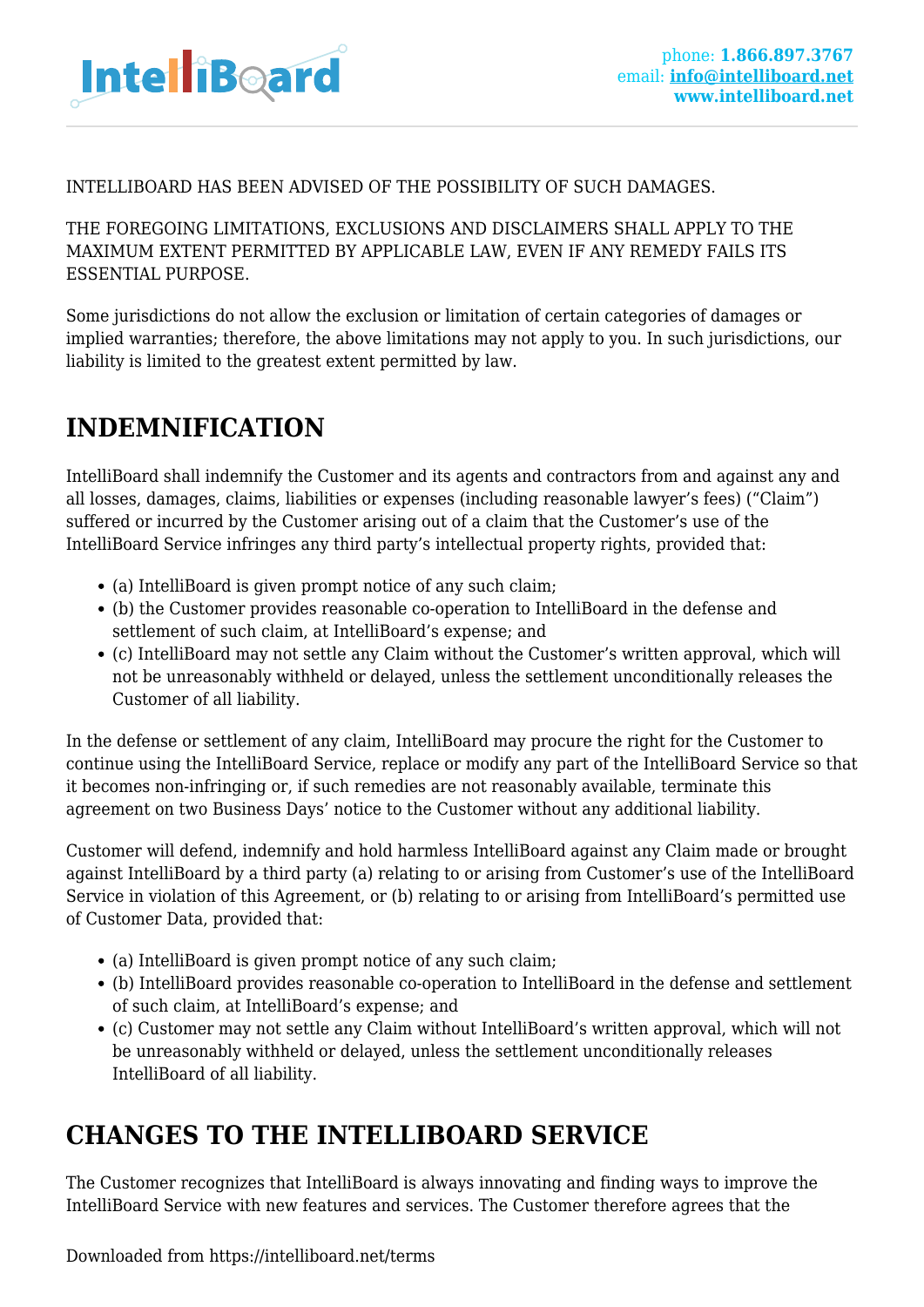

IntelliBoard Service may change from time to time and no warranty, representation or other commitment is given in relation to the continuity of any functionality of the IntelliBoard Service.

# **CLIENT SOFTWARE LICENSE**

To access the IntelliBoard Service, Customer will need to download and install Client Software. Client Software and any accompanying documentation is licensed and not sold and is protected by copyright laws and treaties, as well as laws and treaties related to other forms of intellectual property. IntelliBoard owns intellectual property rights in the Client Software. Customer's license to download, use and/or copy the Client Software is subject to these rights and to all the terms of conditions of this license ("License"). The terms and conditions of this License are in addition to and not in substitution of the terms and conditions of the Agreement. Unless specified otherwise, the terms of this Agreement apply to the License.

License. Access to the IntelliBoard Service, or portion thereof, requires that Customer download and install directly, or download, distribute and install programmatically, certain Client Software applications. Subject to Customer's compliance with all of the terms and conditions of the Agreement and this License, IntelliBoard hereby grants Customer a limited, personal, nonsublicensable, non-transferable, non-exclusive license to internally use the Client Software only in accordance with any accompanying documentation, and only as required to access the Services in accordance with this License.

#### Restrictions

- (a) Customer will not, and will not permit any third party to: reverse engineer, decompile, disassemble or otherwise attempt to discover the source code, object code or underlying structure, ideas or algorithms of the Client Software, documentation or data related to the Client Software (provided that reverse engineering is prohibited only to the extent such prohibition is not contrary to applicable law); modify, translate, or create derivative works based on the Client Software, except as expressly permitted herein; sublicense, sell, resell, transfer, assign or distribute or otherwise commercially exploit or make available in any way to any third party any portion of the Client Software; use the Client Software other than in accordance with this License and in compliance with all applicable laws and regulations;
- (b) Customer will cooperate with IntelliBoard in connection with the performance of this License by making available such personnel and information as may be reasonably required, and taking such other actions as IntelliBoard may reasonably request. Customer will also cooperate with IntelliBoard in establishing a password or other procedures for verifying that only designated users have access to any administrative functions of the IntelliBoard Service;
- (c) Customer hereby agrees to indemnify and hold harmless IntelliBoard against any damages, losses, liabilities, settlements and expenses (including without limitation costs and attorneys' fees) in connection with any claim or action that arises from an alleged violation of the foregoing, any breach of this License, or from Customer's and/or Authorized Users' use of the Client Software

Proprietary Rights. Section 4 of the Agreement shall apply to this License.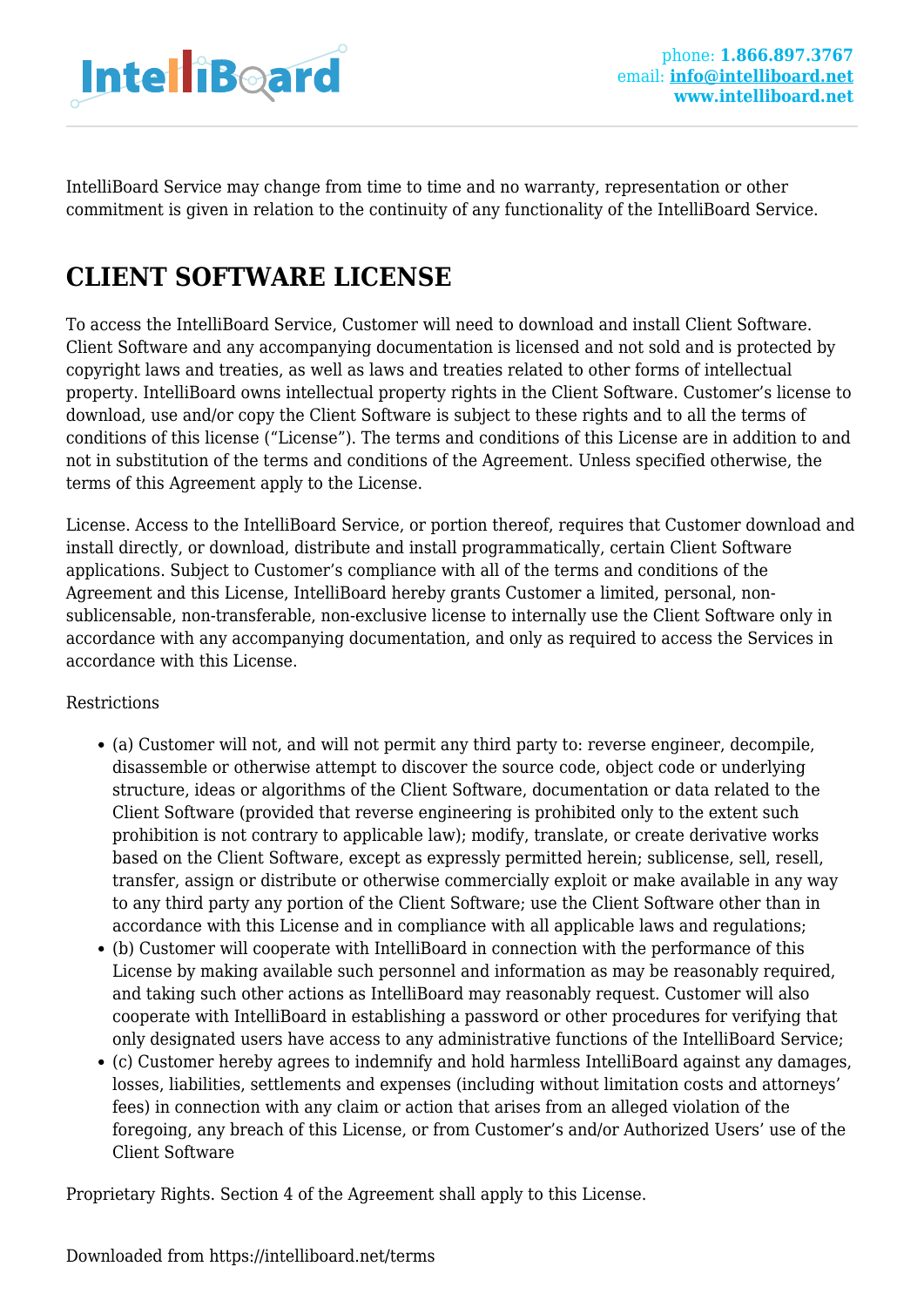

Termination. Section 8 of this Agreement shall apply to this License.

Client Software Security. IntelliBoard represents and warrants that it will not knowingly include, in any IntelliBoard software released to the public and provided to Customer hereunder, any computer code or other computer instructions, devices or techniques, including without limitation those known as disabling devices, Trojans, or time bombs, that are intentionally designed to disrupt, disable, harm, infect, defraud, damage, or otherwise impede in any manner, the operation of a network, computer program or computer system or any component thereof, including its security or user data. If, at any time, IntelliBoard fails to comply with the warranty in this Section, Customer may promptly notify IntelliBoard in writing of any such non-compliance. IntelliBoard will, within thirty (30) days of receipt of such written notification, either correct the non-compliance or provide Customer with a plan for correcting the non-compliance. If the non-compliance is not corrected or if a reasonably acceptable plan for correcting them is not established during such period, Customer may terminate this License as Customer's sole and exclusive remedy for such non-compliance.

Warranty Disclaimer. EXCEPT AS SET FORTH IN SECTION 13.6 ABOVE, THE SERVICE, CLIENT SOFTWARE AND INTELLIBOARD'S PROPRIETARY INFORMATION AND ANYTHING PROVIDED IN CONNECTION WITH THIS LICENSE ARE PROVIDED "AS-IS," WITHOUT ANY WARRANTIES OF ANY KIND. ANY USE OF THE SERVICE AND/OR CLIENT SOFTWARE IS DONE AT CUSTOMER'S SOLE RISK AND CUSTOMER WILL BE SOLELY RESPONSIBLE FOR ANY DAMAGE, LOSS OR EXPENSE INCURRED AS A RESULT OF OR ARISING OUT OF CUSTOMER'S USE OF THE SERVICE AND/OR CLIENT SOFTWARE. INTELLIBOARD AND ITS LICENSORS HEREBY DISCLAIM ALL WARRANTIES, EXPRESS OR IMPLIED, INCLUDING, WITHOUT LIMITATION, ALL IMPLIED WARRANTIES OF MERCHANTABILITY, FITNESS FOR A PARTICULAR PURPOSE, TITLE, AND NON-INFRINGEMENT. IF THE CLIENT SOFTWARE OR THE INTELLIBOARD SERVICE DOES NOT MEET CUSTOMER'S REQUIREMENTS OR PROVIDE FUNCTIONALITY AND PERFORMANCE TO CUSTOMER'S SATISFACTION, CUSTOMER AGREES THAT CUSTOMER'S SOLE AND EXCLUSIVE REMEDY SHALL BE TO CANCEL CUSTOMER'S SUBSCRIPTION TO THE SERVICE AND TERMINATE THIS LICENSE AS SET FORTH IN SECTION 13.5 THE REMEDIES PROVIDED HEREIN ARE CUSTOMER'S SOLE AND EXCLUSIVE REMEDIES.

Limitation of Liability. Section 10 of the Agreement shall apply to this License.

# **GENERAL**

Written communication. Applicable laws may require that some of the information or communications that IntelliBoard sends to the Customer should be in writing. When using the IntelliBoard Service, the Customer accepts that communication with IntelliBoard will mainly be electronic. IntelliBoard will contact the Customer by e-mail or provide the Customer with information by posting notices on the IntelliBoard Service. For contractual purposes, the Customer agrees to this electronic means of communication and the Customer acknowledges that all contracts, notices, information and other communications that IntelliBoard provides to the Customer electronically comply with any legal requirement that such communications be in writing.

Notices. All notices given by the Customer to IntelliBoard must be given to info@intelliboard.net.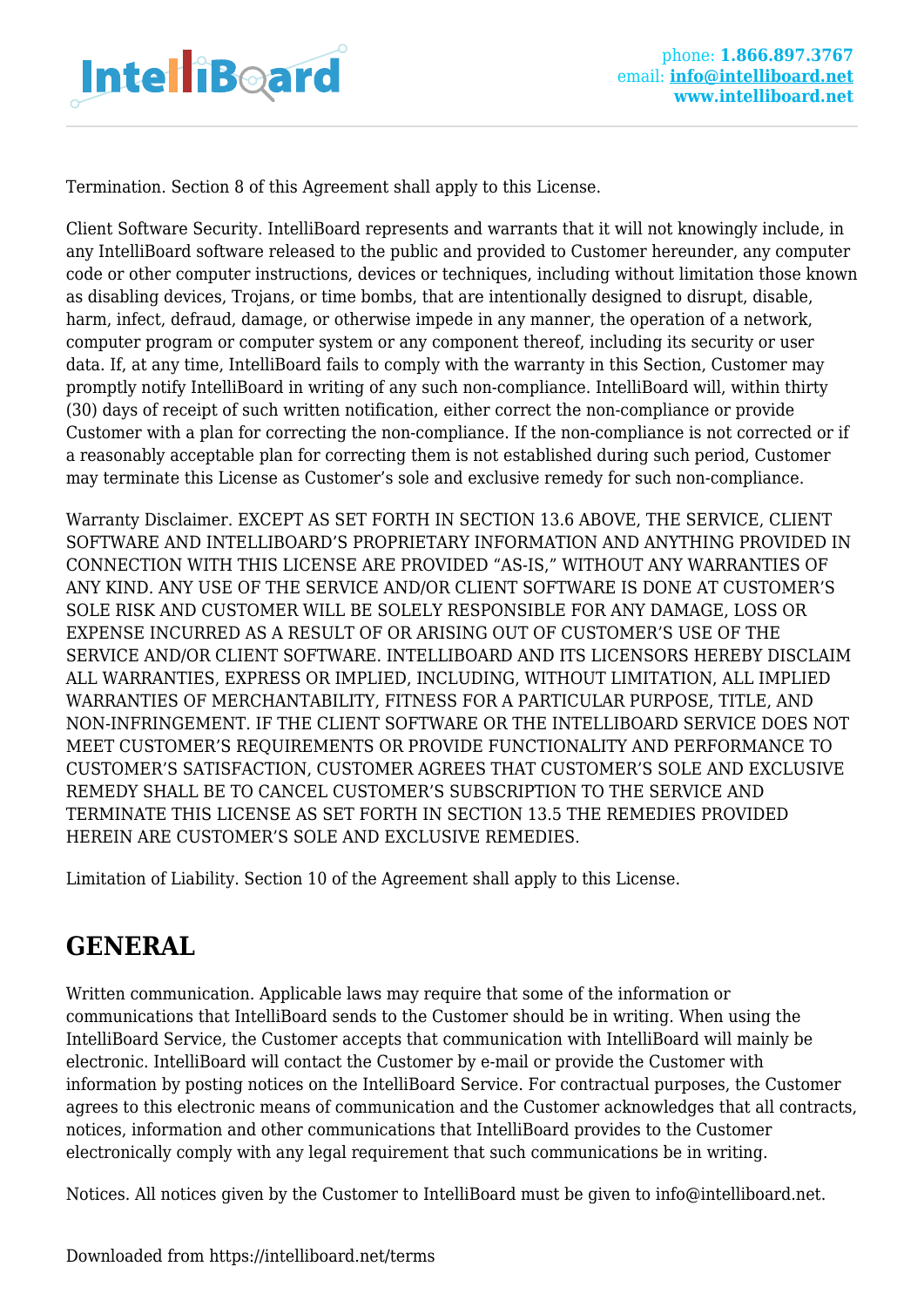

IntelliBoard may give notice to the Customer at either the e-mail or mailing address the Customer provides to IntelliBoard, or any other way that IntelliBoard deems appropriate. Notice will be deemed received and properly served immediately when posted on the IntelliBoard Service or 24 hours after an e-mail is sent or three days after the date of mailing of any letter. In proving the service of any notice, it will be sufficient to prove, in the case of a letter, that such letter was properly addressed, stamped and placed in the mail and, in the case of an e-mail that such e-mail was sent to the specified e-mail address of the addressee.

Transfer of any rights and obligations. The Customer may not transfer, assign, charge or otherwise deal in the Agreement, or any of the Customer's rights or obligations arising under the Agreement, without IntelliBoard's prior written consent.

Events outside a party's control. Neither party shall be liable to the other party for any delay or nonperformance of any of its obligations under the Agreement arising from any cause beyond its control including, without limitation, any of the following: telecommunications failure, Internet failure, act of God, act of a third party unless an approved sub-contractor of IntelliBoard, governmental act, war, fire, flood, explosion, or civil commotion. Notwithstanding the foregoing, nothing in this clause shall excuse the Customer from any payment obligation under the Agreement.

Waiver. No forbearance or delay by either party in enforcing its rights shall prejudice or restrict the rights of that party, and no waiver of any such rights or any breach of any contractual terms shall be deemed to be a waiver of any other right or of any later breach.

Severability. If any provision of the Agreement is judged to be illegal or unenforceable, the continuation in full force and effect of the remainder of the provisions of the Agreement shall not be prejudiced.

Law and jurisdiction. This Agreement is governed by the laws of the State of Connecticut, without giving effect to conflicts of law principles. Customer agrees, to the extent applicable and expressly subject to the Arbitration provisions below, to submit to the exclusive jurisdiction of the state and federal courts located in the State of Connecticut in circumstances where this Agreement permits litigation in court.

Arbitration. IntelliBoard and Customer agree that any dispute that has arisen or may arise between us relating in any way to the Customer's use of or access to the IntelliBoard Service, any validity, interpretation, breach, enforcement, or termination of this Agreement, or otherwise relating to IntelliBoard in any way (collectively, "Covered Dispute Matters") will be resolved in accordance with the provisions set forth in this Section 14.8.

- (a) Applicable Law. You and IntelliBoard agree that United States federal law including the Federal Arbitration Act, and (to the extent not inconsistent with or pre-empted by federal law) the laws of the State of Connecticut, USA, without regard to conflict of laws principles, will govern all Covered Dispute Matters.
- (b) Arbitration. You and IntelliBoard agree that this Agreement and each of its parts evidence a transaction involving interstate commerce, and the Federal Arbitration Act applies in all cases and governs the interpretation and enforcement of the arbitration rules and arbitration proceedings. Any Covered Dispute Matter must be asserted individually in binding arbitration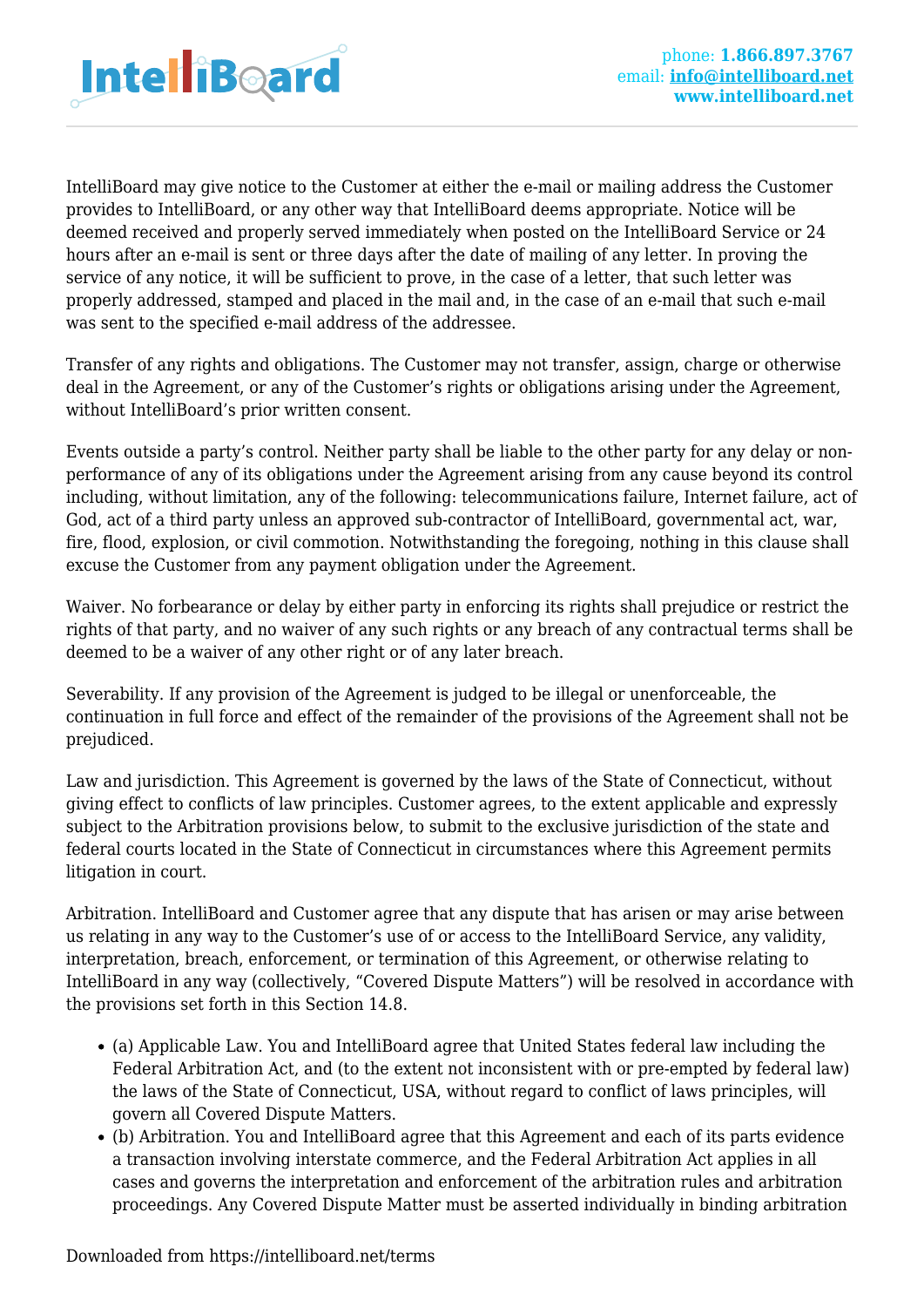

administered by the American Arbitration Association ("AAA") in accordance with its Consumer Arbitration Rules (including utilizing desk, phone or video conference proceedings where appropriate and permitted to mitigate costs of travel). You and IntelliBoard agree that the arbitrator shall not conduct any form of class or collective arbitration nor join or consolidate claims by or for individuals. You and IntelliBoard agree that the arbitrator, and not any federal, international, state, or local court or agency, shall have exclusive authority to resolve any dispute relating to the interpretation, applicability, enforceability or formation of this Agreement, including any claim that all or any part of this Agreement is void or voidable or a particular claim is subject to arbitration. You and We agree that judgment on the award rendered by the arbitrator may be entered in any court of competent jurisdiction.

- (c) Arbitrator's Award. You and IntelliBoard agree that for matters where the relief sought is over \$5,000, the arbitrator's decision will include the essential findings and conclusions upon which the arbitrator based the award. The arbitrator will decide the substance of all claims in accordance with applicable law, including recognized principles of equity, and will honor all claims of privilege recognized by law. You and IntelliBoard agree that the arbitrator's award shall be final and binding, and judgment on the award rendered by the arbitrator may be entered in any court having jurisdiction thereof.
- (d) Injunctive and Declaratory Relief. Except as provided in Section 14.8(e) below, the arbitrator shall determine all issues of liability on the merits of any claim asserted by you or IntelliBoard and may award declaratory or injunctive relief only in favor of the individual party seeking relief and only to the extent necessary to provide relief warranted by that party's individual claim. To the extent that you or IntelliBoard have sought public injunctive relief (that is, injunctive relief that has the primary purpose and effect of prohibiting unlawful acts that threaten future injury to the public), the entitlement to and extent of such relief must be litigated in a civil court of competent jurisdiction and not in arbitration after the party seeking public injunctive relief has first prevailed in arbitration. The parties agree that the litigation of any issues of public injunctive relief shall be stayed pending the outcome of the merits of any individual claims in arbitration.
- (e) Exceptions. There are only two exceptions to this agreement to arbitrate:
- (i) if either party reasonably believes that the other party has in any manner violated or threatened to infringe the intellectual property rights of the other party, the party whose rights have been violated may seek injunctive or other appropriate interim relief in any court of competent jurisdiction;
- (ii) each party will retain the right to seek relief in a small claims court for disputes or claims within the scope of the jurisdiction of such courts.
- (f) Costs of Arbitration. You and IntelliBoard agree that payment of all filing, administration, and arbitrator fees will be governed by the AAA's rules, unless otherwise stated in this agreement to arbitrate.
- (g) Judicial Forum for Legal Disputes. Unless You and IntelliBoard agree otherwise and except as described in Section  $14.8(e)$ (ii), in the event that the agreement to arbitrate above is found not to apply to You or to a particular claim or dispute, either as a result of your decision to opt out of the agreement to arbitrate, as a result of a decision by the arbitrator or a court order, or because you are an international user to which this agreement to arbitrate does not apply, You agree (except as otherwise provided by law) that any claim or dispute that has arisen or may arise between you and IntelliBoard must be resolved exclusively by a state or federal court located in the State of Connecticut. You and IntelliBoard agree to submit to the exclusive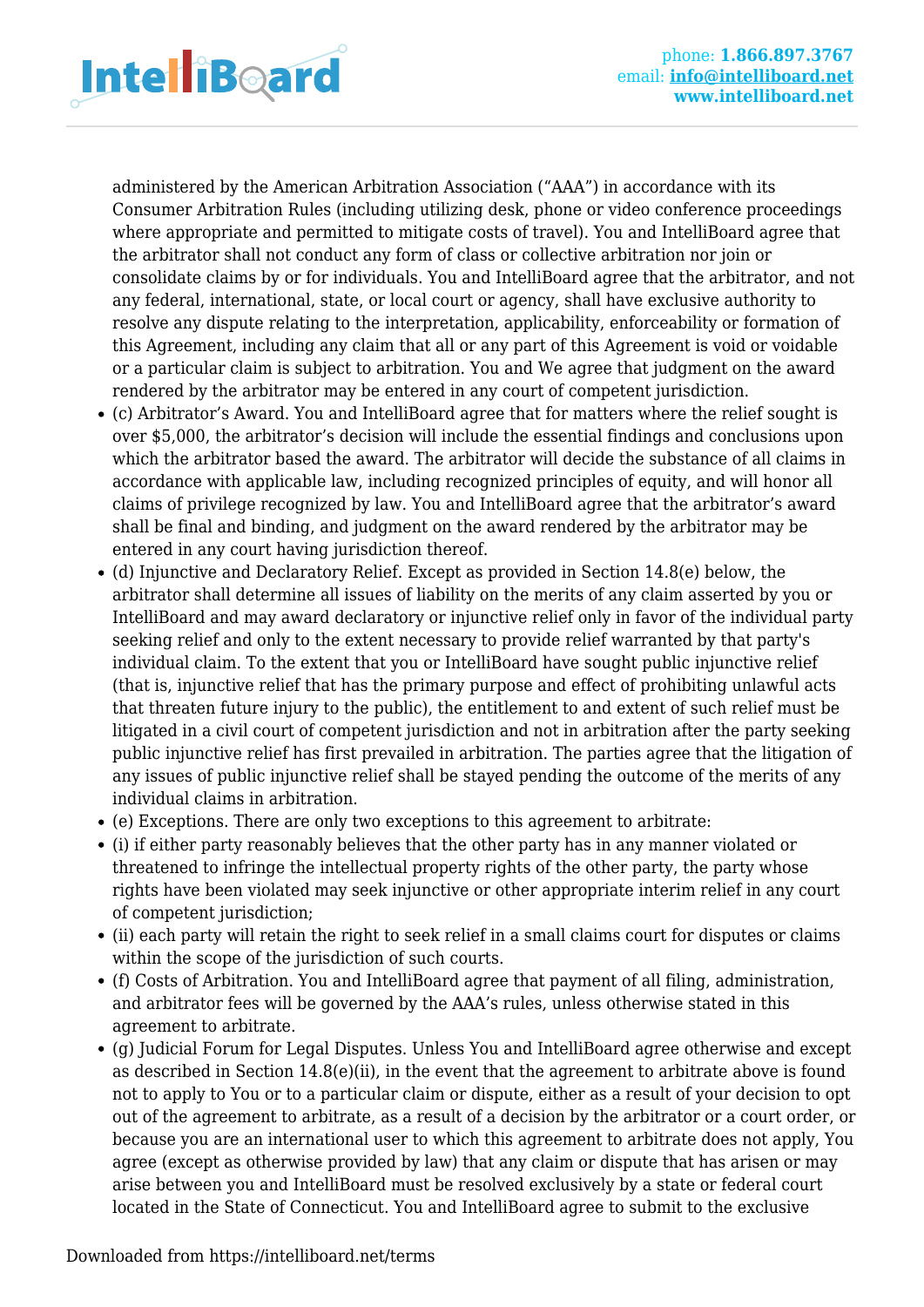

personal jurisdiction of the courts located within the State of Connecticut for the purpose of litigating all such claims or disputes.

- (h) OPT-OUT OF ARBITRATION. IF YOU ARE A NEW INTELLIBOARD CUSTOMER, YOU CAN CHOOSE TO REJECT THE AGREEMENT TO ARBITRATE PROVISION ("OPT-OUT") BY EMAILING US AN OPT-OUT NOTICE TO info@intelliboard.net ("OPT-OUT NOTICE") OR REGULAR MAIL TO: IntelliBoard, Inc., 20 Aspetuck Ln, Monroe, CT 06468. THE OPT-OUT NOTICE MUST BE RECEIVED NO LATER THAN THIRTY (30) DAYS AFTER THE DATE YOU ACCEPT THE TERMS OF THIS AGREEMENT FOR THE FIRST TIME. IF YOU ARE NOT A NEW INTELLIBOARD CUSTOMER, YOU HAVE UNTIL THIRTY (30) DAYS AFTER THE POSTING OF THIS AGREEMENT TO SUBMIT AN ARBITRATION OPT-OUT NOTICE.
- (i) If you opt out of the agreement to arbitrate, all other parts of this Agreement and this Arbitration will continue to apply to you. Opting out of this agreement to arbitrate has no effect on any previous, other, or future arbitration agreements that You may have with IntelliBoard.
- (j) WAIVER OF CERTAIN RIGHTS. BY AGREEING TO THIS AGREEMENT, YOU HEREBY IRREVOCABLY WAIVE ANY RIGHT YOU MAY HAVE (i) TO A COURT TRIAL (OTHER THAN SMALL CLAIMS COURT AS PROVIDED ABOVE), (ii) TO SERVE AS A REPRESENTATIVE, AS A PRIVATE ATTORNEY GENERAL, OR IN ANY OTHER REPRESENTATIVE CAPACITY, OR TO PARTICIPATE AS A MEMBER OF A CLASS OF CLAIMANTS, IN ANY LAWSUIT, ARBITRATION OR OTHER PROCEEDING FILED AGAINST US AND/OR RELATED THIRD PARTIES, EVEN IF ARBITRATION IS NOT REQUIRED UNDER THIS AGREEMENT, AND (iii) TO A TRIAL BY JURY.
- (k) STATUTE OF LIMITATIONS. REGARDLESS OF ANY STATUTE OR LAW TO THE CONTRARY, ANY CLAIM OR CAUSE OF ACTION ARISING OUT OF OR RELATED TO USE OF THE SITE, SERVICES, OR THIS AGREEMENT MUST BE FILED WITHIN ONE (1) YEAR AFTER SUCH CLAIM OR CAUSE OF ACTION ARISES OR IT WILL BE FOREVER BARRED.

Copyright Infringement

IntelliBoard respects the intellectual property rights of others. The Digital Millennium Copyright Act of 1998 (the"DMCA") provides a complaint procedure for copyright owners who believe that website material infringes their rights under U.S. copyright law. If you believe that your work has been improperly copied and posted on the website, please provide us with the following information: (1) name, address, telephone number, email address and an electronic or physical signature of the copyright owner or of the person authorized to act on his/ her behalf; (2) a description of the copyrighted work that you claim has been infringed; (3) a description of where on the Site the material that you claim is infringing is located; (4) a written statement that you have a good faith belief that the disputed use is not authorized by the copyright owner, its agent, or the law; and (5) a statement by you, made under penalty of perjury, that the above information in your notice is accurate and that you are the copyright owner or authorized to act on the copyright owner's behalf. These requirements must be followed to give the Company legally sufficient notice of infringement. Send copyright infringement complaints to the following email address: info@intelliboard.net. We suggest that you consult your legal advisor before filing a DMCA notice with Company's copyright agent. There can be penalties for false claims under the DMCA.

### U.S. Government Matters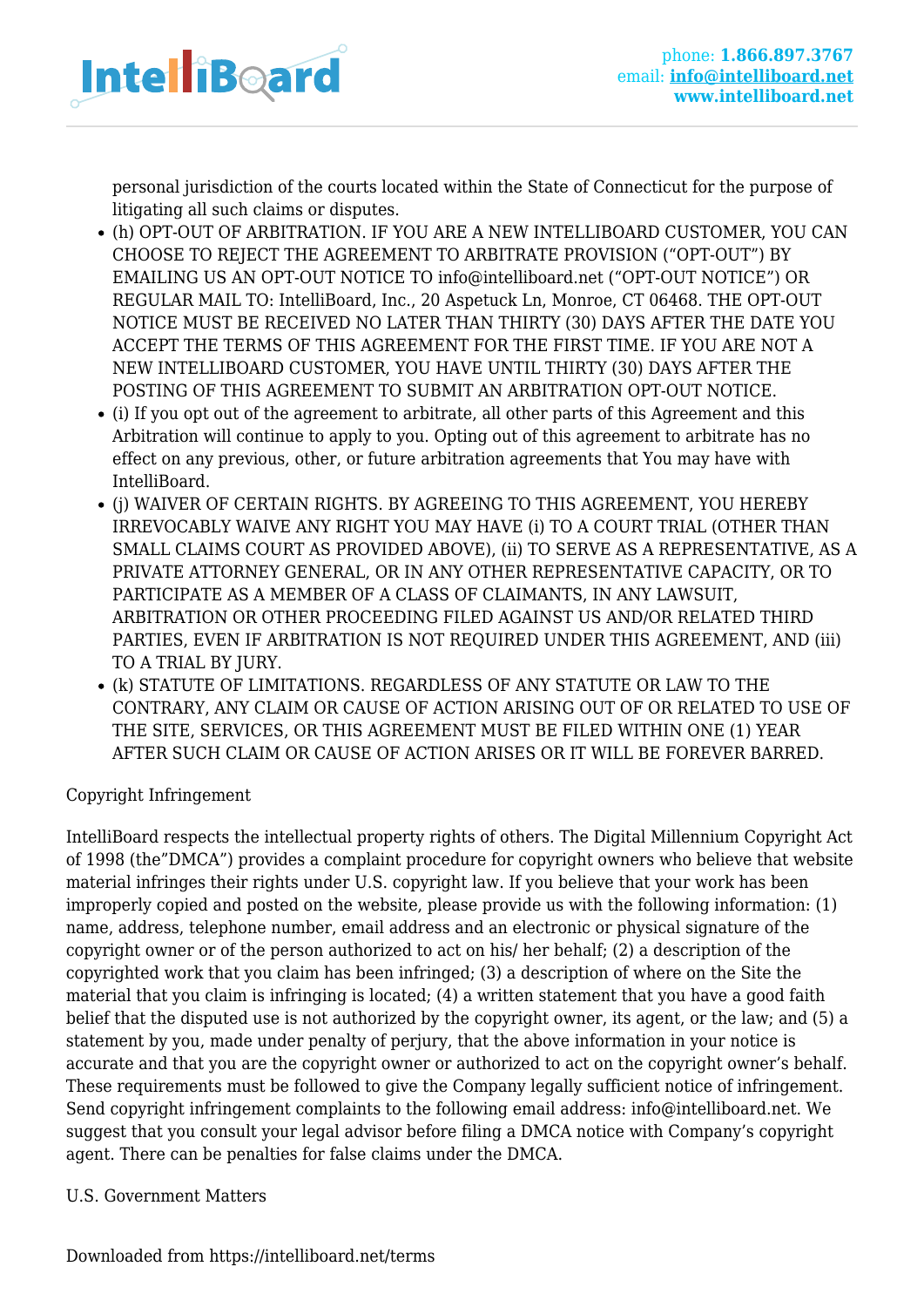

Notwithstanding anything else, Customer may not provide to any person or export or re-export or allow the export or re-export of the IntelliBoard Service or any software or anything related thereto or any direct product thereof (collectively "Controlled Subject Matter"), in violation of any restrictions, laws or regulations of the United States Department of Commerce, the United States Department of Treasury Office of Foreign Assets Control, or any other United States or foreign agency or authority. Without limiting the foregoing Customer acknowledges and agrees that the Controlled Subject Matter will not be used or transferred or otherwise exported or re-exported to countries as to which the United States maintains an embargo (collectively, "Embargoed Countries"), or to or by a national or resident thereof, or any person or entity on the U.S. Department of Treasury's List of Specially Designated Nationals or the U.S. Department of Commerce's Table of Denial Orders (collectively, "Designated Nationals"). The lists of Embargoed Countries and Designated Nationals are subject to change without notice. Customer's use of the Service is deemed a representation and warranty by Customer that the user is not located in, under the control of, or a national or resident of an Embargoed Country or Designated National. The Controlled Subject Matter may use or include encryption technology that is subject to licensing requirements under the U.S. Export Administration Regulations. As defined in FAR section 2.101, any software and documentation provided by IntelliBoard are "commercial items" and according to DFAR section 252.227-7014(a)(1) and (5) are deemed to be "commercial computer software" and "commercial computer software documentation." Consistent with DFAR section 227.7202 and FAR section 12.212, any use modification, reproduction, release, performance, display, or disclosure of such commercial software or commercial software documentation by the U.S. Government will be governed solely by the terms of this Agreement and will be prohibited except to the extent expressly permitted by the terms of this Agreement.

### Definitions

- (a) "Authorized User" means an employee, contractor or other person engaged by the Customer, in each case who is authorized by the Customer to access the IntelliBoard Service.
- (b) "Business Day" means a day other than a Saturday, Sunday or public holiday when banks in the State of Connecticut are open for business.
- (c) "Customer Data" means the content and data that the Customer makes available to IntelliBoard and that is hosted by IntelliBoard in connection with the provision of the IntelliBoard Service.
- (d) "Subscription Commencement Date" means the date from which the Customer will have access to the IntelliBoard Service, as set out in the Subscription Form.
- (e) "Confidential Information" means information which is identified as confidential or proprietary by either party, or by the nature of which is clearly confidential or proprietary.
- (f) "Documentation" means any proprietary information or documentation made available to Customer by IntelliBoard for use with the provision of the IntelliBoard Service.
- (g) "Extended Term" means the period set out in the Paid Subscription Form or as otherwise agreed by the parties in writing.
- (h) "Initial Term" means the period set out in the Subscription Form.
- (i) "Subscription Form" means the form signed (whether electronically or otherwise) by the parties, and which, amongst other things, identifies the Customer, any service limits and sets out the Service Fees.
- (j) Service Fee" means the fee set out in the Subscription Form, or such other amount that the